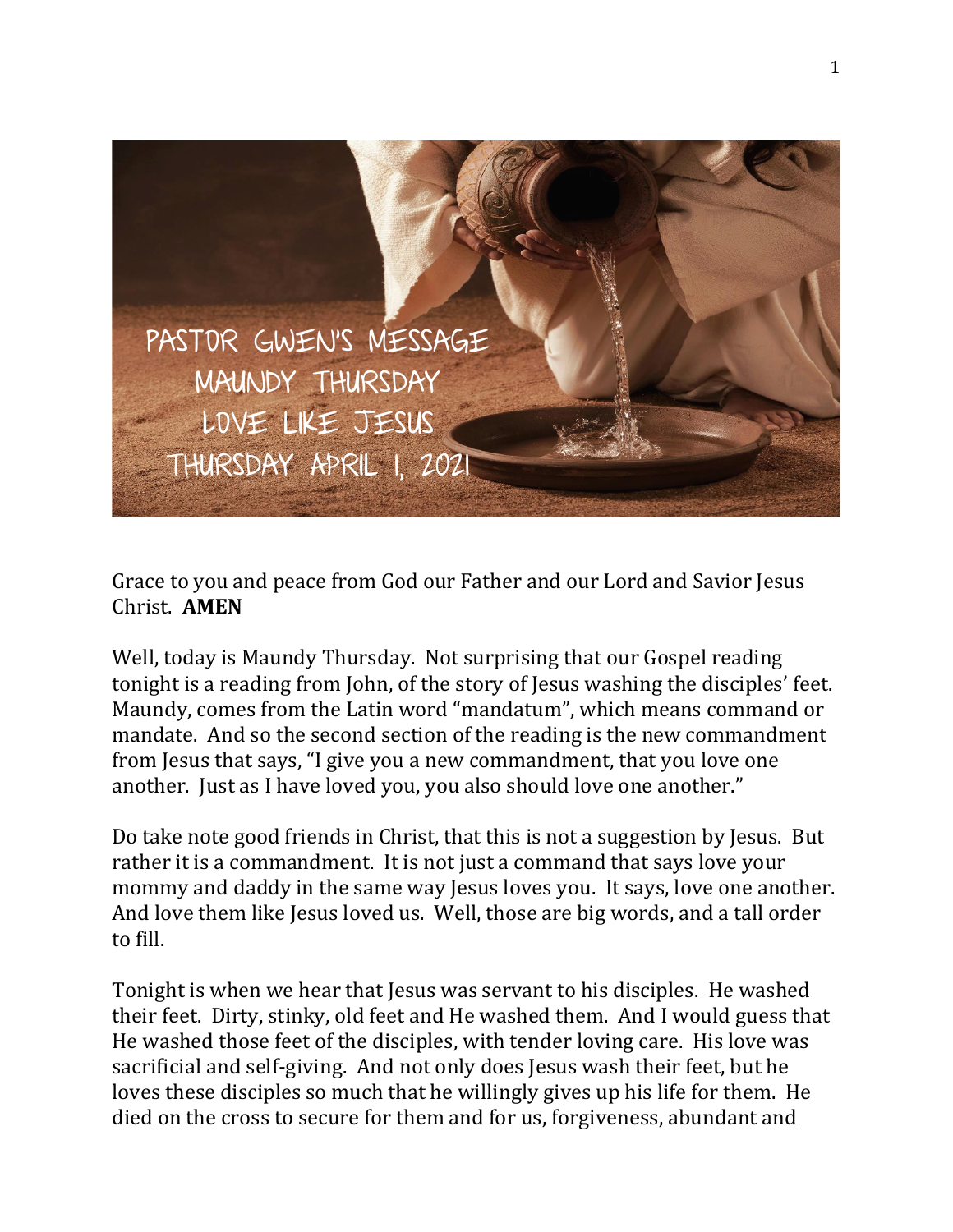eternal life. Now, that folks is true love: to lay down ones life for another. What greater love could there be? And why does Jesus give us such a mandate, such a command?

Obviously, Jesus knows our human condition. He understands that a part of every one of us rebels against His idea of pure unconditional love. Despite the fact that Jesus shows us total love, underserved and unconditional, He knows that we cannot perfectly model this example. Most of us will not go to the cross of death for humanity. In fact none of us could do that even if we wanted too. Jesus set the bar very high. His love for us is immeasurable, yet He asks us to love one another by His example.

As we try to live by this command and emulate Jesus, I for one, tell myself that loving others is great, at least up to a point.

Our human condition has us drawing a line in the sand, if you will. How far are we going to go to love one another? How far must we go to be a servant to one another? Seems to me that most of us want to be selective about who and how much we love. We are happy to love in this selective way. We are comfortable with love that does not make us uncomfortable. But this is not the love that Jesus is talking about here. He is talking exactly about the sort of love that makes us uncomfortable. That love is the special love Jesus showed us as he went to the cross. It is sacrificial and self-giving. A love that risked pain and suffering even to the point of death on a cross, for us. It is an unconditional love. One that does not think of self, but rather sacrifices self for our neighbor.

Jesus' love was genuine, honest, caring and compassionate. It was not controlled by an on/off switch, but rather was sustaining. It was a love that was willing, as well as sacrificial. It is a love that we can aspire too, but one that I think you will admit, we fall short of day in and day out. It is a love that is in many ways incomprehensible. We find it hard to wrap our hearts and certainly our heads around it. But folks, that is the way God's love is toward us. He loves all his children with the same veracity that took Jesus to the cross.

Do I think it is easier to be selfish, to ignore those that need our love? You bet. That is why Jesus commands his followers to love one another with the same love He has for us. The Apostle John says in 1 John 4:19, "We love him because he first loved us." You see, to have love for one another we must first accept and acknowledge the love of God in Christ. When we have a relationship with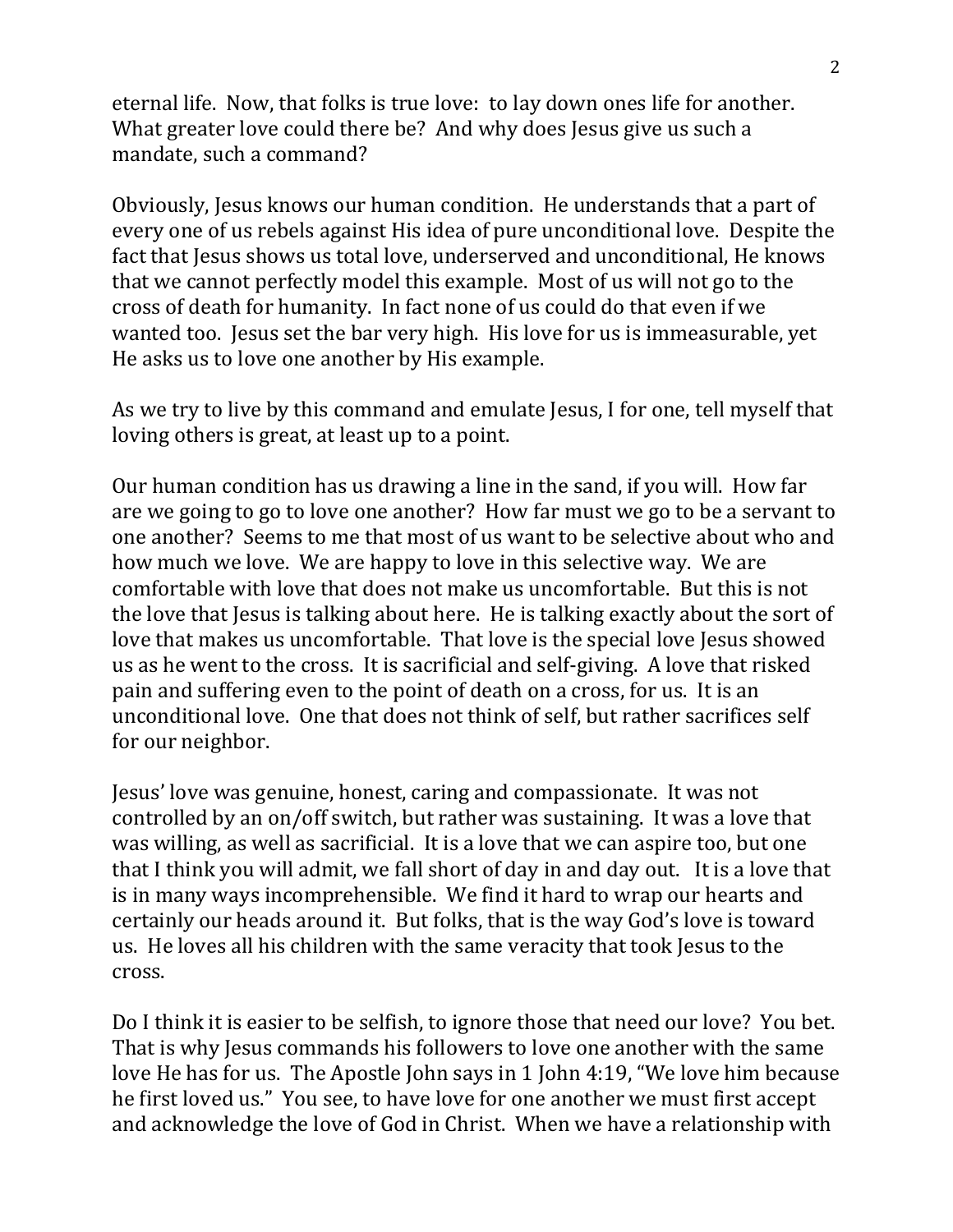God, the more the love of Jesus fills our lives, the more we will be able to show that same love to others.

Love does not happen in a vacuum. It is something that gets passed from one person to another. Think about how we love the children we raise. They accept our love and then give it right back to us. Same thing here, the love we receive from Jesus comes full circle to us. We can love others by His great example.

Someone once said that love is an aerobic exercise. The output must be matched by our intake. What I mean is that like running or doing any exercise, taking in oxygen is required. More than just walking or cooking dinner for sure. Well, love requires God's presence. There is a need, the oxygen for love is reading God's word, prayer, His Holy Spirit. And when we have these things in our backpack, we will go on an aerobic binge of loving by God's strength and ability. We will love because He has first loved us.

What a wonderful week to immerse ourselves in God's Word. And tonight we come to the table, the Lord's Table to let Him enter our lives and empower us to love, serve and work together. The Eucharist is a communal event as we together share the body and blood of Jesus, God's family meal. Together we can get rid of everything that is not love. God will show us how to rid our lives of things that are not in line with His command to love, like selfishness, greed, uncaring, impatience, unforgiveness and replace them with the true fruits of the spirit: "joy, peace, patience, kindness, generosity, faithfulness, gentleness and self-control." And the greatest of these is love.

A story I read this week about a man who had a huge boulder in his front yard. He grew tired of this big, unattractive stone in the center of his lawn, so he decided to turn it into an object of art. He went to work on it with hammer and chisel, and chipped away at the huge boulder until the ugly stone became a beautiful running deer. When he finished, it was gorgeous, breath-taking.

A neighbor asked, "How did you ever carve such a marvelous likeness of a deer?"

The man answered, "I just chipped away everything that did not look like a deer!"

Maybe, just maybe we need to do the same: chip away everything that does not look like God's love. If you have stuff in your life that does not show